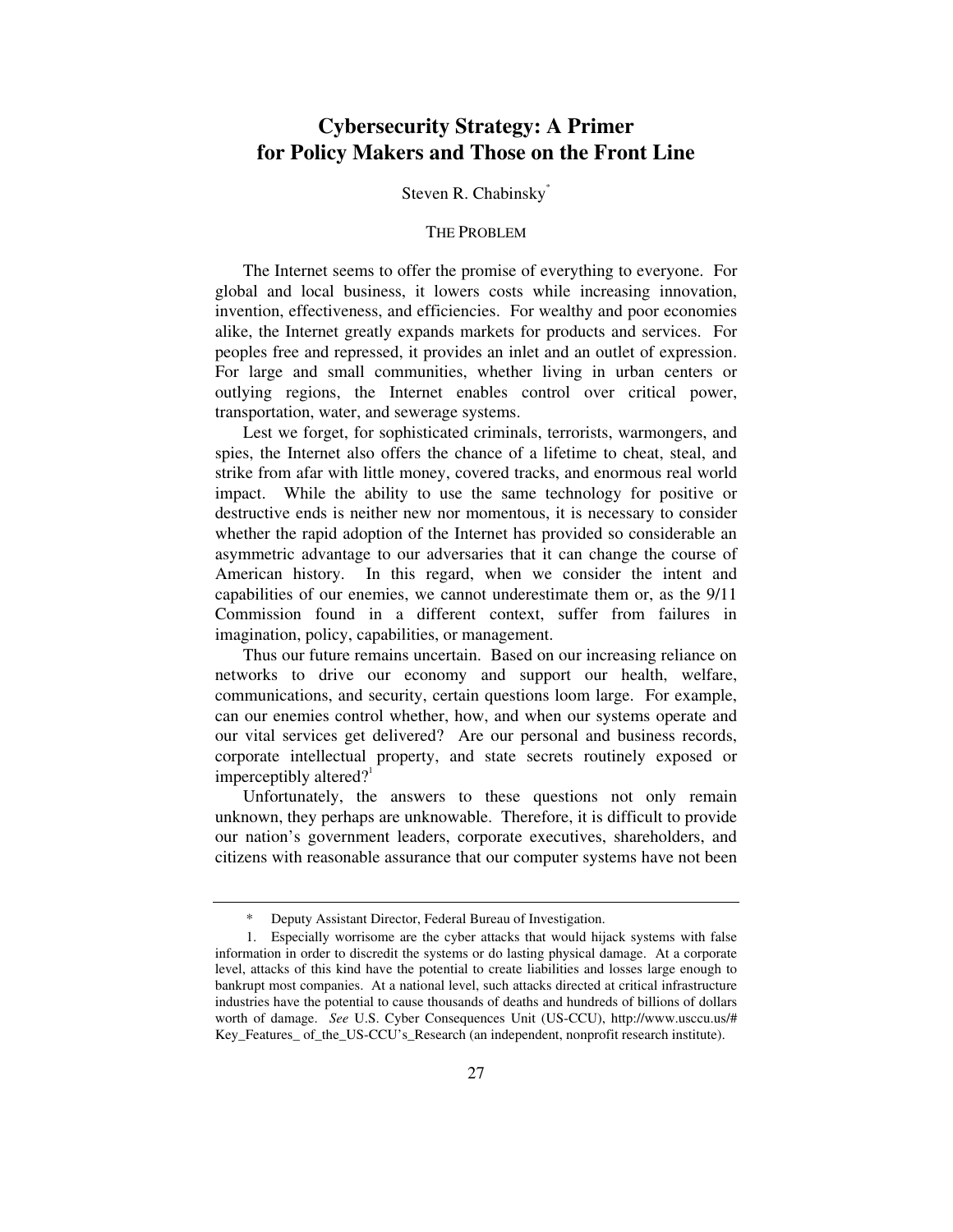penetrated, that our software has not been adulterated, and that our hardware does not contain implants. Similarly, it is difficult to state with confidence that over time our mission-critical data and systems – which underlie our economic prosperity, national security, and public health – will remain accurate and available when needed.<sup>2</sup>

We do know that cyberexploitation is occurring at an unprecedented rate by a growing array of state and nonstate actors against a wide range of targets, $3$  and that the threat will continue to grow as our society becomes increasingly reliant on information systems.<sup>4</sup> For these reasons, just over four months into his Presidency, Barack Obama announced that "our digital infrastructure – the networks and computers we depend on every day – will

- 1. Increasingly Sophisticated Web Site Attacks That Exploit Browser Vulnerabilities – Especially on "Trusted" Web Sites.
- 2. Increasing Sophistication and Effectiveness in Botnets.
- 3. Cyber Espionage Efforts by Well Resourced Organizations Looking to Extract Large Amounts of Data – Particularly Using Targeted Phishing.
- 4. Mobile Phone Threats, Especially Against iPhones and Android-Based Phones; Plus VOIP.
- 5. Insider Attacks.
- 6. Advanced Identity Theft from Persistent Bots.
- 7. Increasingly Malicious Spyware.
- 8. Web Application Security Exploits.
- 9. Increasingly Sophisticated Social Engineering Including Blending Phishing with VOIP and Event Phishing.
- 10. Supply Chain Attacks Infecting Consumer Devices (USB Thumb Drives, GPS Systems, Photo Frames, etc.) Distributed by Trusted Organizations.

*See* SANS Institute, Top Ten Cyber Security Menaces of 2008, http://www.sans.org/press/ top10menaces08.php.

3. The full dimension of the cybersecurity problem includes not only risks to the confidentiality, integrity, and availability of sensitive data, but also substantial risks to the command and control of important physical assets such as electric power grids, water supply, and other critical infrastructure. *See, e.g.*, DEPARTMENT OF HOMELAND SECURITY, PRIMER CONTROL SYSTEMS CYBER SECURITY FRAMEWORK AND TECHNICAL METRICS (2009), *available at* http://www.us-cert.gov/controlsystems/pdf/Metrics\_primer\_v9\_7-13-09\_FINA L.pdf. "Electronic control systems that operate much of the Nation's critical infrastructure are increasingly connected to public networks, including the Internet. Consequently, control systems and the associated critical infrastructure are at greater risk than before from externally initiated cyber attacks." *Id.* at 1.

4*. Intelligence Community and Annual Threat Assessment: Hearing Before the Sen. Armed Serv. Comm.,* 111th Cong. 38 (2009) (statement of Dennis C. Blair, Dir. of Nat'l Intell.), *available at* http://www.dni.gov/testimonies/20090310\_testimony.pdf ("As government, private sector, and personal activities continue to move to networked operations, as our digital systems add ever more capabilities, as wireless systems become even more ubiquitous, and as the design, manufacture, and service of information technology have moved overseas, the threat will continue to grow.").

<sup>2.</sup> A glimpse into the full scope of this problem is reflected in the SANS Institute's expert consensus ranking of the top ten cyber threats: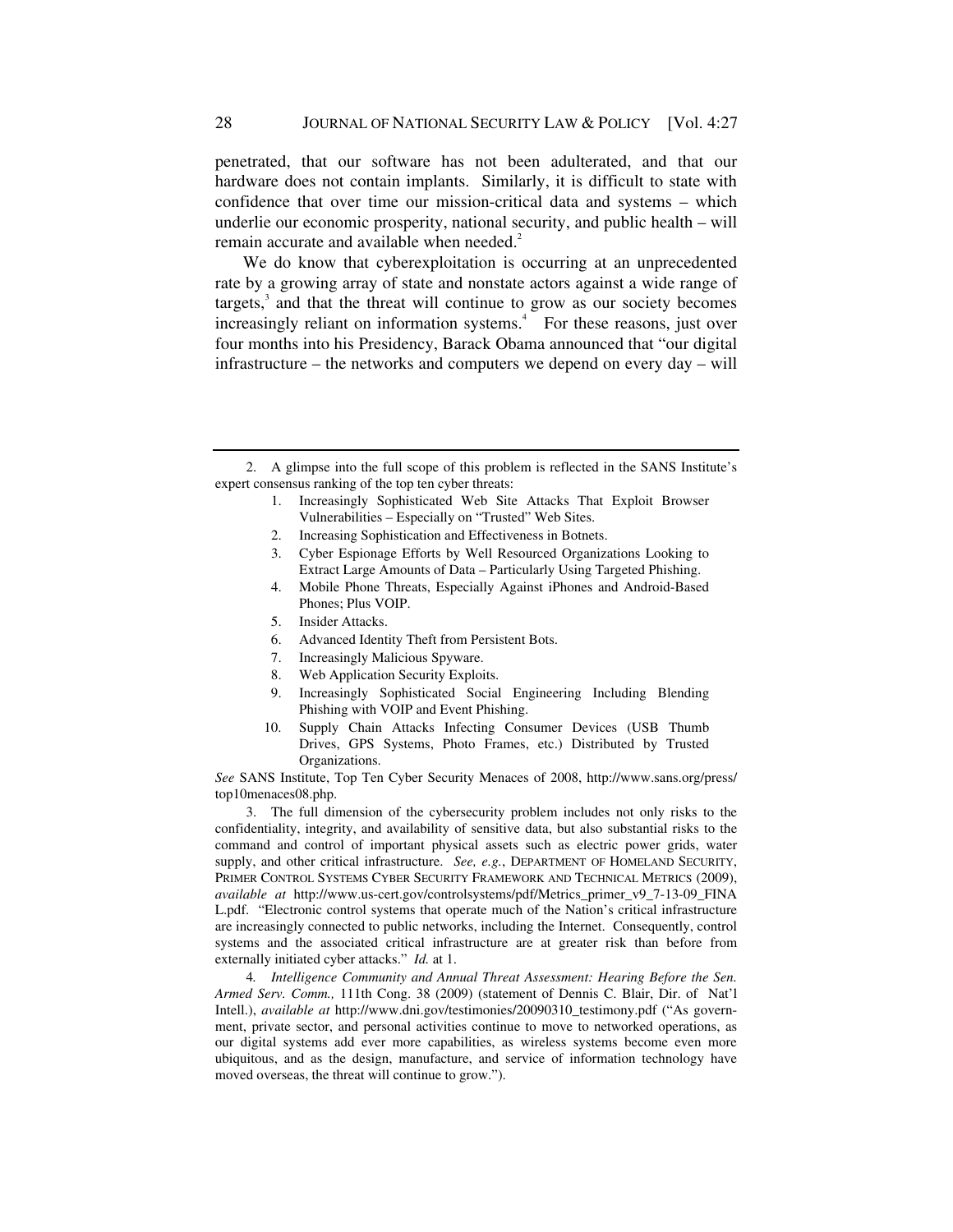be treated as they should be: as a strategic national asset," to be protected as "a national security priority."5

To be sure, numerous academic and professional fields have developed around cybersecurity and risk management. All is not lost. Most certainly, there is a corresponding need to guard against an overreaction to these problems that would lead to total risk avoidance at all times for all things. Yet, how many people have the data necessary to assess their vulnerabilities, the threats against them, and the harm they are facing in the event of a successful attack? Each data point is essential to establishing an accurate risk profile and, in turn, making informed decisions about how we prioritize and protect our resources. Similarly, how many directors, officers, and government leaders understand who within and outside their organization affect their risk posture? Is the systems administrator or the chief information security officer in charge? Or, as tends to be the case far too often, is the company put at risk when an employee shows up at work one morning with a thumb drive that he plugs into his desktop's USB slot?

Regrettably, we have brought these vulnerabilities upon ourselves, having first invented the Internet and then having eagerly embraced the ensuing Digital Revolution without establishing a corresponding viable security structure. This point has not been lost on FBI Director Robert Mueller, who likened our predicament to that of Ancient Rome. In 2007, Mueller said:

There is an old saying that all roads lead to Rome. In the days of the Roman Empire, roads radiated out from the capital city, spanning more than 52,000 miles. The Romans built these roads to access the vast areas they had conquered. But, in the end, these same roads led to Rome's downfall, for they allowed the invaders to march right up to the city gates. $6$ 

### I. FRAMING A CYBERSECURITY STRATEGY

 It is difficult to develop a national strategy for a subject as vast as cybersecurity. Where do we start and, perhaps equally perplexing, how do we know when to stop and move on toward implementation? From a federal government perspective, these questions were presented not long ago to the National Cyber Study Group (NCSG). The NCSG was formed by the Office of the Director of National Intelligence and began to meet

<sup>5.</sup> Remarks by the President on Securing Our Nation's Cyber Infrastructure (May 29, 2009), *available at* http://www.whitehouse.gov/the\_press\_office/Remarks-by-the-Presidenton-Securing-Our-Nations-Cyber-Infrastructure/.

<sup>6.</sup> Robert S. Mueller, III, Dir., FBI, Address at Penn State Forum Speaker Series (Nov. 6, 2007), *available at* http://www.fbi.gov/pressrel/speeches/mueller110607.htm.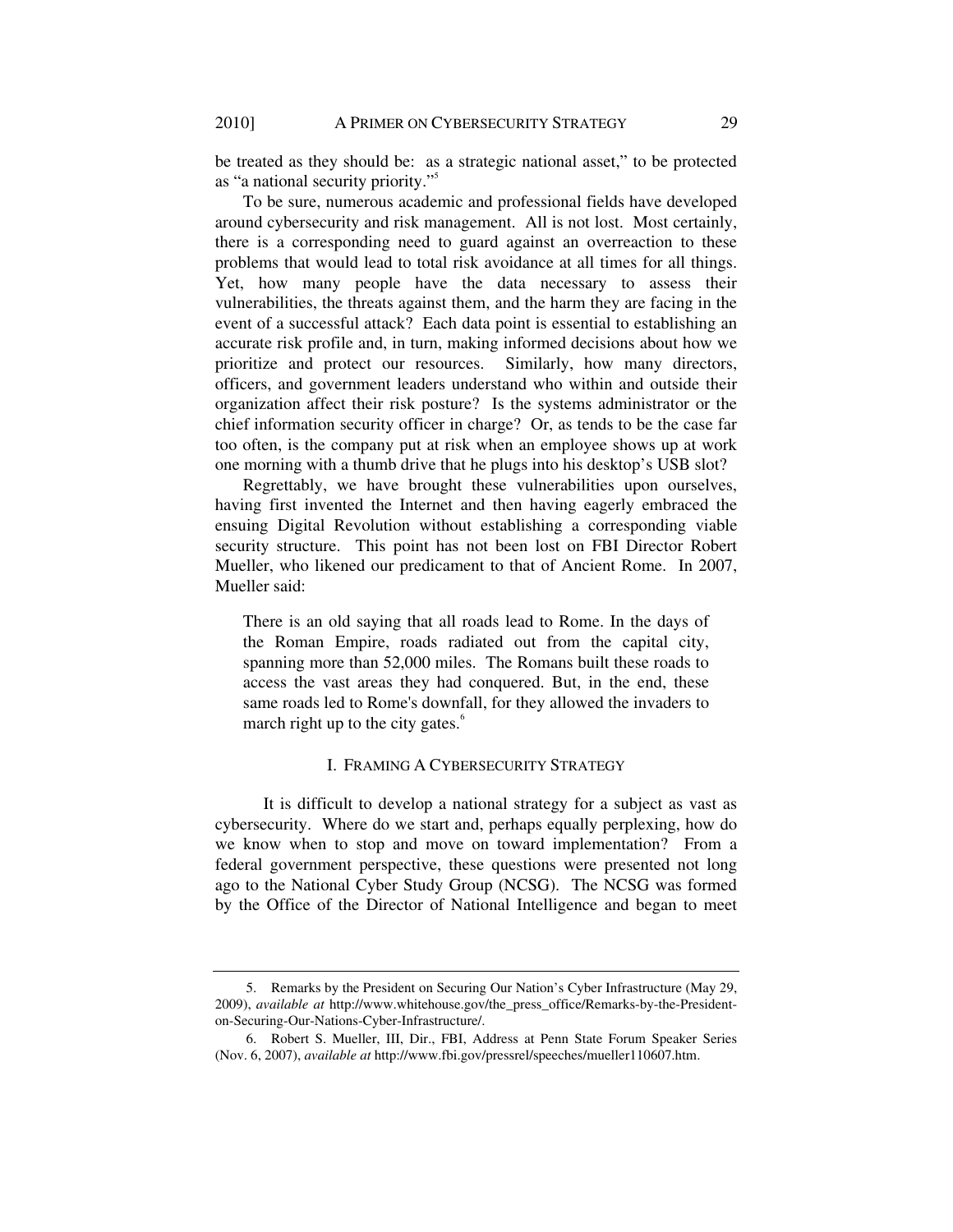weekly in May of 2007.<sup>7</sup> Under the skillful leadership of Melissa Hathaway,<sup>8</sup> the NCSG developed in less than a year the cyber strategy that would later be adopted by the White House as the Comprehensive National Cybersecurity Initiative (CNCI).<sup>9</sup> The CNCI is contained within National Security Presidential Directive 54, which is cross-designated as Homeland Security Presidential Directive 23. That document remains classified and therefore unavailable to the public, although the White House has released an unclassified summary.<sup>10</sup> Nevertheless, for purposes of this article, knowing the entirety of the policy is less important than exploring the framework used to develop, monitor, and coordinate the strategy.

## II. THREAT ACTORS AND THREAT VECTORS

It has been observed wisely that while no models are perfect for developing strategy, some are at least useful. The first imperfect and ultimately useless model that NCSG members considered was to break down cybersecurity strategy into the three components of computer network operations (CNO) – namely, computer network attack (CNA), computer network exploitation (CNE), and computer network defense  $(CND)$ .<sup>11</sup> At first blush, this approach seemed reasonable. If policy makers

 10. The unclassified summary of the CNCI is available at http://www.whitehouse. gov/cybersecurity/comprehensive-national-cybersecurity-initiative.

<sup>7.</sup> The NCSG consists of dozens of senior managers from across the government. The sheer number of high-level representatives seated at the table (and spilling over to the seats lined up against the walls) is a visible indicator of the magnitude of both the cyber problem set and the cyber solution set from within the federal executive branch alone. The NCSG includes members from the seventeen-agency intelligence community, the Executive Office of the President, and law enforcement, homeland security, military, and civilian departments and agencies.

<sup>8.</sup> Hathaway was later called upon by President Obama to serve as Acting Senior Director for Cyberspace for the National Security and Homeland Security Councils, responsible for leading the 60-day interagency review of the plans, programs, and activities underway throughout the government dedicated to cybersecurity. *See* President Obama Directs the National Security and Homeland Security Advisors To Conduct Immediate Cyber Security Review (Feb. 9, 2009), *available at* http://www.whitehouse.gov/the\_press\_ office/AdvisorsToConductImmediateCyberSecurityReview/.

<sup>9.</sup> Despite the underlying breadth and wisdom of the strategy, it is a fair criticism to note that the CNCI name is overstated in its use of the term "comprehensive." Getting our nation's collective arms around the problem known generally as "cybersecurity" is difficult, if for no reason other than the dynamic nature of the global ecosystem known as "cyberspace." Policy makers cannot help but leave strategic gaps that are in need of continual review. Cybersecurity policy, like cybersecurity itself, is a process. There are no one-time solutions.

 <sup>11.</sup> The Department of Defense defines "Computer Network Operations" (CNO) as "[c]omprised of computer network attack, computer network defense, and related computer network exploitation enabling operations." DEP'T OF DEF., DICTIONARY OF MILITARY AND ASSOCIATED TERMS, Pub. No. JP1-02, at 96-97, *available at* http://www.dtic.mil/doctrine/ new\_pubs/jp1\_02.pdf. "Computer Network Attack" (CNA) consists of "[a]ctions taken through the use of computer networks to disrupt, deny, degrade, or destroy information resident in computers and computer networks, or the computers and networks themselves."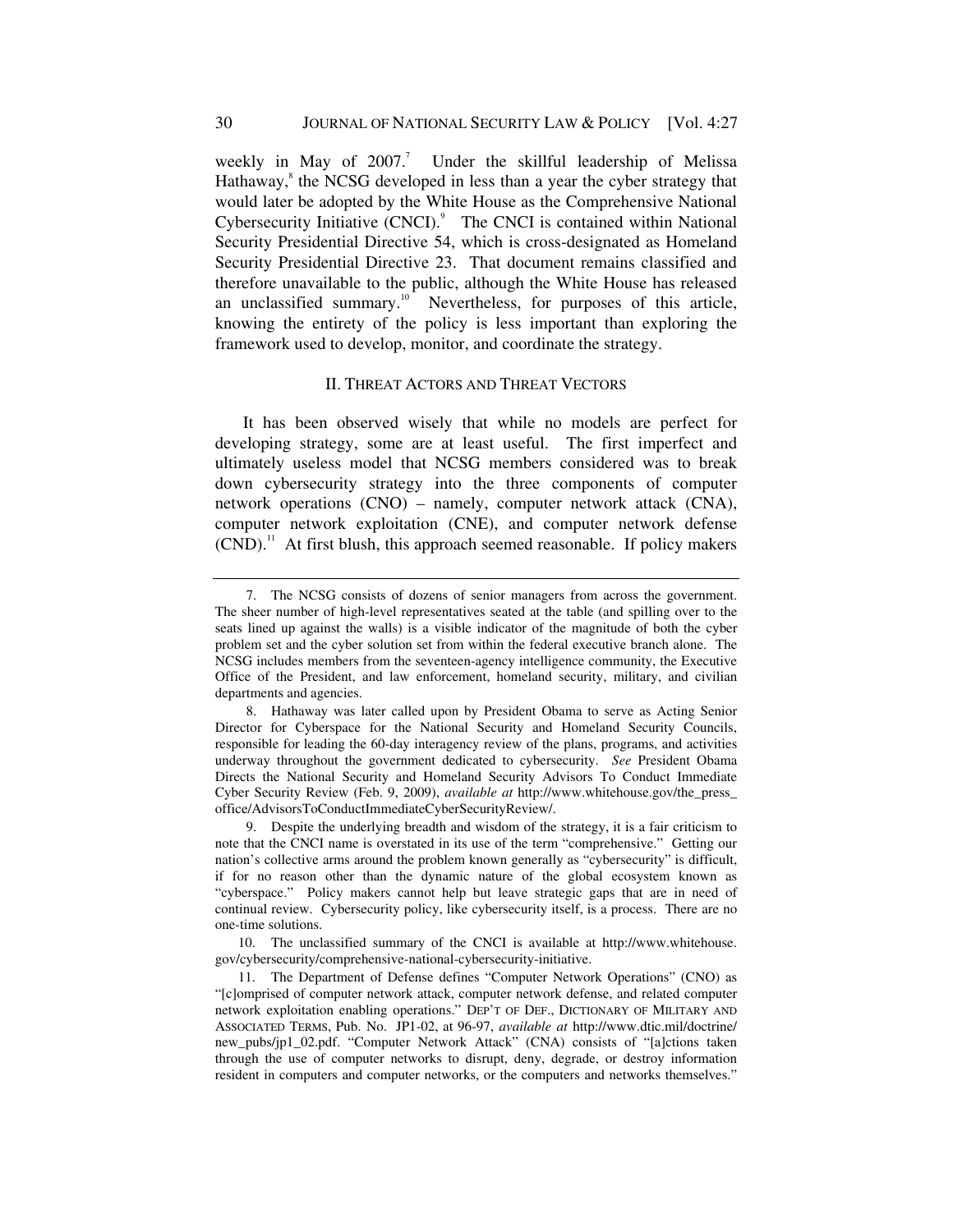could determine which departments, agencies, infrastructure owners, and thought leaders played prominently in strategic development within these three areas, surely (the logic held) they would be well on the way to organizing new solutions.

 The model broke down quickly, however. It did not take long for the NCSG to realize that the definitions of CNA, CNE, and CND are muddied, without clear legal or policy distinction, and often bleeding between themselves. One person's CNE may be another person's CNA, and the other way around. After all, the same root access typically used by an intruder to conduct surveillance of a network can be used by the same intruder for the purpose of shutting down the network entirely. Meanwhile, CND has been viewed by some to consist of information security officers focused on their own targeted systems and, equally, of others who would try to neutralize the threat along its route, including at its source.<sup>12</sup> As a result, the skill sets, mission authorities, and actors underlying CNA, CNE, and CND are likely to be grouped together rather than distinguished from one another.13 Hence, for purposes of strategic development, breaking the problem down along CNO divisions turns out to be a non-starter.

Moving on, one might be tempted to consider breaking down the problem (and the response) by the identity of the threat. Such an effort would quickly lead to organizing the cyber threat into three broad categories: nation states, terrorists, and criminals (the latter two would include organized groups as well as lone offenders.). The appeal of this particular breakdown is that it aligns most closely with our nation's executive branch authorities. Clearly defined departments or agencies are involved and have primacy, whether domestic or abroad, in the event of a state-sponsored act of war or espionage against our government or private sector interests, and similar distinctions emerge under both law and executive orders in the event of terrorist or criminal activity.<sup>14</sup> The trouble

14*. See generally* Title 10 of the United States Code; National Security Act of 1947, Pub. L. No. 235, 61 Stat. 486 (1947) (vesting war powers in the Secretary of Defense); Title 50 of the United States Code; Exec. Order 12,333 (as amended), *United States Intelligence Activities*, 73 Fed. Reg. 45,325 (July 30, 2008); and Title 18 of the United States Code

*Id.* "Computer Network Defense" (CND) is "[a]ctions taken to protect, monitor, analyze, detect, and respond to unauthorized activity within the Department of Defense information systems and computer networks." *Id.* "Computer Network Exploitation" (CNE) is defined as "[e]nabling operations and intelligence collection capabilities conducted through the use of computer networks to gather data from target or adversary automated information systems or networks." *Id.*

<sup>12.</sup> By way of example, military doctrine describes the term "active defense" as "[t]he employment of limited offensive action and counterattacks to deny a contested area or position to the enemy." *Id.* at 4.

<sup>13</sup>*. See, e.g.*, Adam Stump, *Vice Chairman Cites Need for Cyber Warfare Experimentation*, DEFENSE LINK, June 20, 2008, *available at* http://www.defenselink.mil/ news/newsarticle.aspx?id=50273 (reporting on remarks made by Vice Chairman of the Joint Chiefs of Staff, Marine Corps Gen. James E. Cartwright, about building a military force that has both the 'defend and operate skills' and the 'exploit and attack skills.').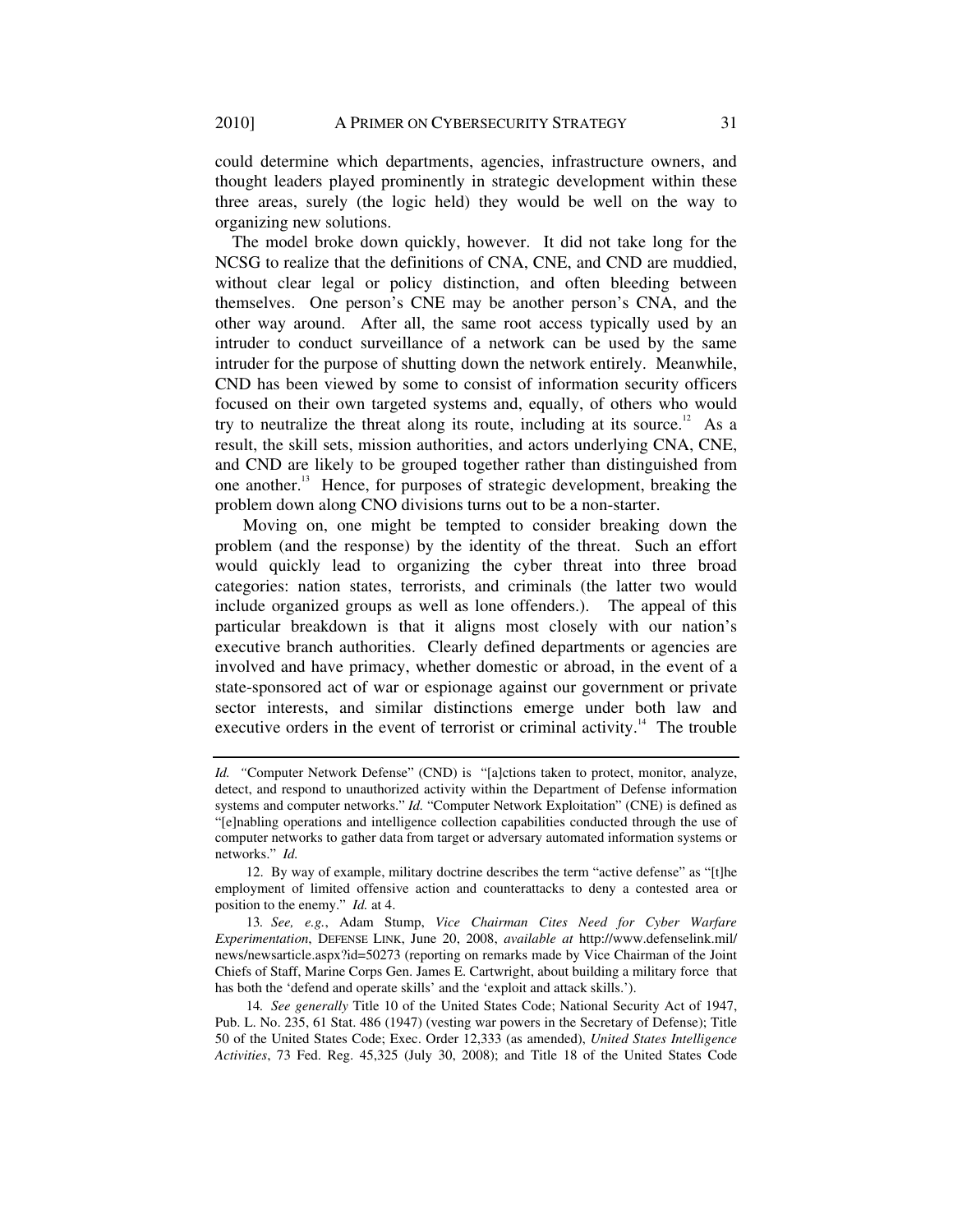with spending time approaching policy from the perspective of the adversary's identity, however, is that it is either meaningless or difficult to implement in practice. Our networks are almost indistinguishably vulnerable to a wide array of nation states, terrorists, and criminals (all of whom may interact with one another). Thus our network defenders are not substantially assisted by emphasizing jurisdictional or policy factors. Moreover, attributing a specific cyber event to a particular actor remains difficult by design. $15$ 

Ultimately, the NCSG settled on a rather elegant solution to the cybersecurity problem. Rather than first focus on CNO or threat actors, the group charted out the cyber threat vectors. It turns out that the threat vectors fall rather neatly into four broad categories: supply chain and vendor access, remote access, proximity access, and insider access.

With respect to the supply chain, it is widely accepted that the global economy has given our nation the ability to compete and purchase services in an expanded market that has driven down prices and promoted rapid invention and innovation. Unfortunately, the global supply chain also has substantially increased our vulnerability to adversarial manipulation of our software and hardware. Straight out of the box, our computers (or the architecture they ride on) can be poisoned with dormant capabilities that can be awakened by those who do not have our best interests at heart. Equally true, our technology systems can come out of the factory in pristine condition, only to be manipulated by the delivery service, the wholesaler, the retailer, the installer, the repairman, or through the downloadable firmware update or patch. Supply chain and vendor operations are very difficult to monitor and can compromise us entirely. Moreover, even without a global supply chain, these same exploits could be introduced domestically by organized crime groups, disgruntled employees, or foreign intelligence officers operating inside of our country. Hence, inevitable calls for protectionism must be considered within this larger, more difficult context. Fortunately, numerous ongoing efforts, including the CNCI's Initiative 11, have identified and are seeking to address these and related concerns.<sup>16</sup>

<sup>(</sup>defining law enforcement jurisdiction and federal criminal offenses).

<sup>15.</sup> For a variety of significant reasons, we have embraced interoperable standards and technologies that permit anonymity while shunning technologies that promote identification. Thus, arguably, we have made the process difficult, even though in theory one could not imagine a process that lends itself more readily to perfect attribution than does a point-topoint communication medium such as the Internet. After all, every communication that travels through cyberspace has a definite start point and end point.

<sup>16</sup>*. See, e.g.*, MARIANNE SWANSON, COMP. TECH. DIV., NIST PARTICIPATION IN THE COMPREHENSIVE NATIONAL CYBERSECURITY INITIATIVE 11: SUPPLY CHAIN RISK MANAGEMENT (SCRM) (2009), *available at* http://csrc.nist.gov/groups/SMA/ispab/documents/minutes/2009- 04/ispab\_mswanson-nist\_april2009.pdf (stating that globalization of Information Technology (IT) hardware and software products being built, delivered, maintained, and upgraded increases risk of supply chain attacks, provides adversaries with greater opportunities to manipulate IT products over the IT product lifecycle and access to U.S. government networks when product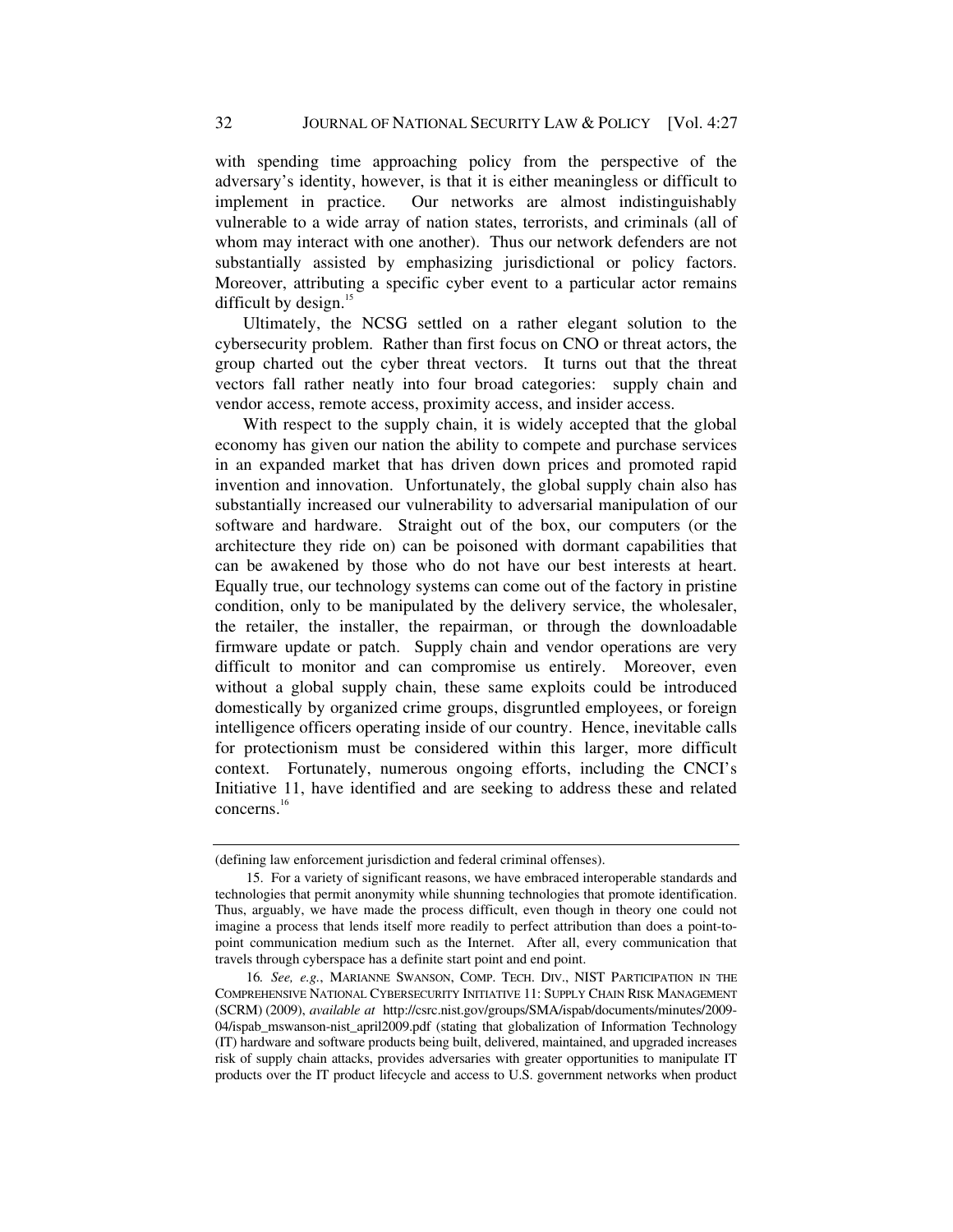The next avenue of attack to consider is remote access or, in common parlance, computer network intrusions or "hacking."<sup>17</sup> We see the most of this threat vector either because it is the greatest problem or because it is the most easily tracked. Systems Administrators typically are overwhelmed by the quantity of warnings issued by automated intrusion detection, prevention, and firewall systems, and by the additional need to study the logs associated with other technology services and applications. Indeed, the National Institute of Standards and Technology (NIST) correctly observes that our visibility into remote access security incidents is so great that an organization must prioritize its review and response efforts.<sup>18</sup> Hacking, together with the associated methods for obtaining remote access provided by malicious email attachments and drive-by downloads might or might not be the worst of our problems, but they certainly are the most visible. From a strategic point of view, it is important to ensure that the volume of the perceived remote threat and the resources directed against it are not considered to the exclusion of other equally pernicious threat vectors. Even if we were able to prevent all remote intrusions and remote attacks, we still would have trouble – a lot of it.

or service is delivered, and increases opportunities for adversaries to exploit U.S. government networks); s*ee also* Department of Homeland Security, Acquisition and Outsourcing Working Group: Mission, https://buildsecurityin.us-cert.gov/swa/acqwg.html (explaining that "[e]ach organization in the supply chain path has an influence on the security or exploitability of the software. Knowing who produced the software and being able to determine if they use securityaware practices in producing software can provide the requisite transparency for informed riskbased decisionmaking in purchasing software or contracting for software services."); Trusted Computing Group, Fact Sheet, http://www.trustedcomputinggroup.org/files/resource\_files/7F3 8FA36-1D09-3519-ADD14CB3D28EFEA6/FACT%20SHEET%20May%202009.pdf (stating that private sector consortia include the Trusted Computing Group, "a not-for-profit organization formed to develop, define, and promote open specifications for trusted computing and security technologies, including hardware building blocks and software interfaces, across multiple platforms, peripherals and devices").

17. As used in this article, the term "hacking" refers to the act of unlawfully accessing a computer entirely without authorization, or accessing data or functions on a computer in a manner that exceeds authorization. As a matter of U.S. federal law, the principal statute that criminalizes hacking and related cyber offenses is 18 U.S.C. §1030. For purposes of strategy, Distributed Denial of Service (DDoS) attacks are best considered within the "remote access" category, even though they do not necessarily involve "access" into a computer system.

18. As observed by the NIST, from a market standpoint, complete log analysis by any individual company may lack a sufficient return on investment to justify the effort:

One of the challenges to the effective management of computer security logs is balancing the availability of large amounts of log information with the limited availability of organizational resources for analysis of the data. . . . Organizations could realize benefits in using the data to reduce risks, but the staff time and resources needed to perform the analyses and to manage the log information have to be taken into consideration.

NAT'L INST. OF STANDARDS AND TECH., INFO. TECH. LAB. BULL., LOG MANAGEMENT: USING COMPUTER AND NETWORK RECORDS TO IMPROVE INFORMATION SECURITY 1, 2 (2006), *available at* http://csrc.nist.gov/publications/nistbul/b-10-06.pdf.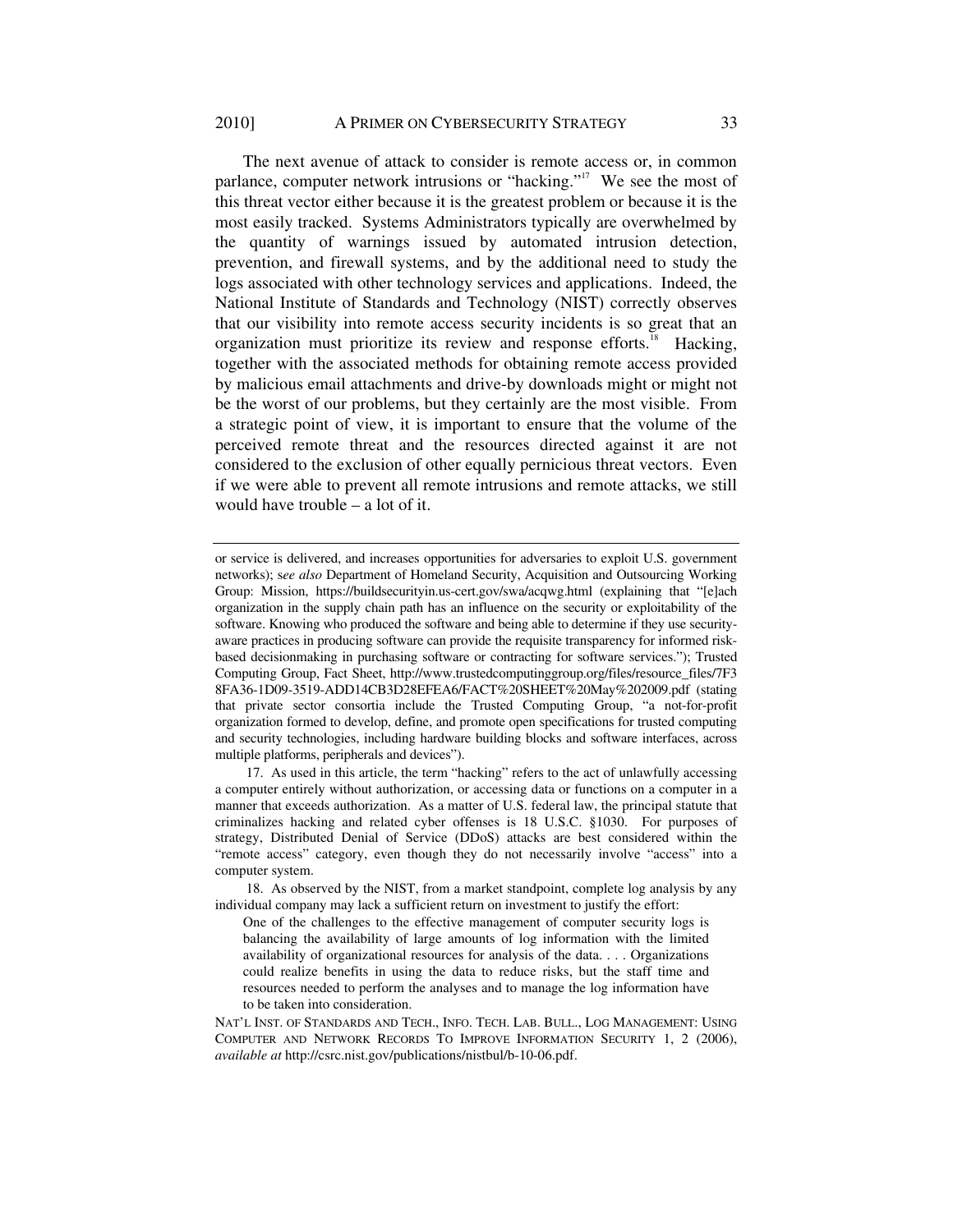"Proximity access" refers to the abilities our adversaries have when they are physically close to our networks but not directly inside them. The interception of wireless signals is a good example of this vector. Through common techniques such as wireless sniffing (passive electronic monitoring of information being transmitted through wireless), peer-to-peer connections (joining a wireless connection and obtaining the ability to access other computers connected to the same wireless network), and "eviltwin attacks" (the attacker poses as a legitimate wireless network in order to lure unsuspecting users), wireless connected devices and wireless access points can turn into a significant cybersecurity liability.<sup>19</sup> Wireless keyboards can present similar opportunities for eavesdroppers, broadcasting keystrokes through the air, even user IDs and passwords. Of course, hightech gadgets are not needed to engage in close access operations. The term "shoulder surfing" has been used to describe the risk to private data posed by the bad guy who simply casts his eyes on an unsuspecting user's keyboard or monitor. $20$ 

Finally, insider access must be addressed. Current employees, contractors, and trusted business partners have a unique opportunity to do us harm because they have been provided authorized access to our physical and digital spaces. Once authorized, they can operate from within the "soft gooey center" without being challenged by the "hard outer shell" of gates and guards, intrusion prevention systems, and firewalls. Operating from the inside also provides a distinct perspective on a company's security weaknesses, including technical gaps, lapses in policy enforcement, knowledge of where the crown jewels are located, and even vacation schedules of security staff, just to name a few. Although a cyber attack is more likely to come from an outsider, research indicates that when an insider does strike, the damage may be substantially greater. $21$ 

The insider threat is usually recognized as including intentional employee fraud, theft of intellectual property, and information technology sabotage, whether at the hands of disgruntled employees, those seeking illicit financial gain, or those seeking business or nation state advantage.<sup>22</sup> In addition though, it makes practical sense to consider the insider threat as also embracing well intentioned employees whose conduct unintentionally causes or contributes to a breach. After all, whether through socially engineered emails or the exploitation of default passwords, our adversaries

<sup>19</sup>*. See* DEPARTMENT OF HOMELAND SECURITY, U.S. COMP. EMER. READINESS TEAM (U.S. CERT), USING WIRELESS TECHNOLOGY SECURELY 1 (2008), *available at* http://www. us-cert.gov/reading\_room/Wireless-Security.pdf

<sup>20</sup>*. Id.*

<sup>21.</sup> VERIZON BUSINESS RISK TEAM, 2009 DATA BREACH INVESTIGATIONS REPORT 11 (2009), *available at* http://www.verizonbusiness.com/resources/security/reports/2009\_data breach\_rp.pdf ("Insider breaches (individually) continue to be much more damaging than those caused by other sources . . . .").

<sup>22</sup>*. See, e.g.*, DAWN CAPPELLI ET AL., COMMON SENSE GUIDE TO PREVENTION AND DETECTION OF INSIDER THREATS 5-6 (3d ed. 2009).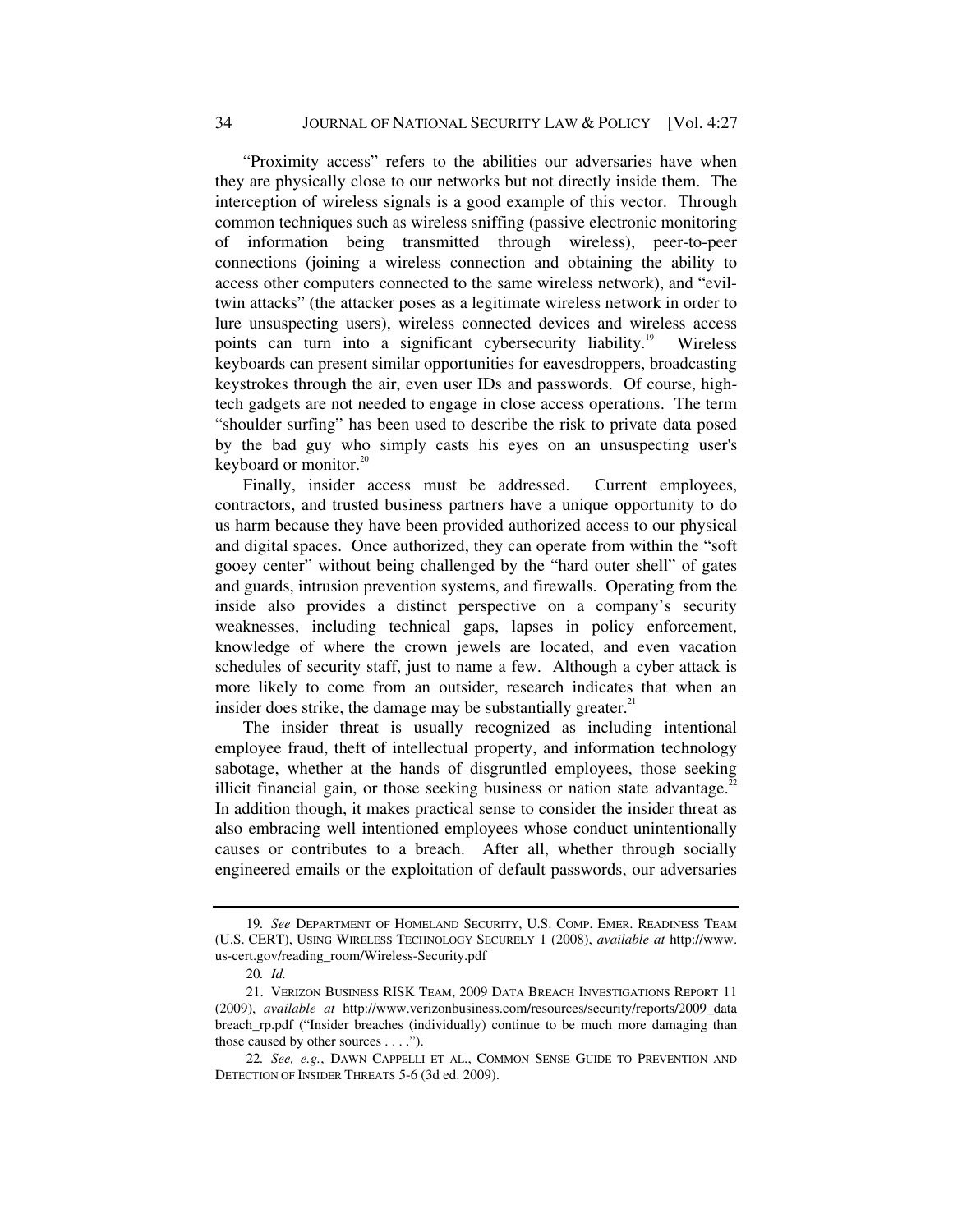routinely take advantage of the predictable security failings of employees, and in this way defeat our expensive perimeter defenses.

#### III. STRATEGIC CHALLENGE: CONSIDERATION OF RISK FACTORS

Recognizing the full extent of these threat vectors is a necessary first step, but it represents only one part of the strategic equation. In order to lower the security concerns that each of these vectors poses, it is helpful to introduce the concept of risk. The classic risk formula is a useful guide in this regard: Risk = Threat x Vulnerability x Consequence.

Two basic theoretical truths emerge from this formula that are useful from a strategic perspective, regardless of whether the equation itself is susceptible to practical application or whether actual values can be provided with ease for each of the variables in a particular setting. First, lowering any of the three variable factors (threat, vulnerability, or consequence) will lower the risk.<sup>23</sup> Second, driving any of the three factors to zero will eliminate the risk altogether because, through multiplication, "R" will become zero if any variable is zero (this is the rationale for using multiplication in the equation rather than addition.).

These points taken together lead to the following conclusions: if any one variable can be brought to zero, all things being equal, that is the most effective security path to take; once a variable is brought to and permanently maintained at zero, it is not cost effective to pursue either of the other factors; and, if none of the variables can be brought to zero, a defense-in-depth approach – focused on lowering each of the three factors – should strongly be considered. To be sure, there is always a point where the costs of seeking to eliminate or even reduce a particular risk (or variable) will outweigh the benefits, thus leading to valid and necessary risk management considerations.<sup>24</sup>

A couple of examples outside the cyber context help drive home the point. First, consider the risk we all face each summer from garden variety mosquitoes. Cycling through each of the three factors, we could go after the *threat* by putting up a bug zapper to kill or repel each mosquito. Alternatively, we might allow at least some mosquitoes to live and instead focus on reducing the mosquito victim's *vulnerability* to being bitten.

<sup>23.</sup> The underlying assumption, which must be validated as applied to a particular scenario, is that lowering a particular variable does not have the unintended consequence of raising either of the other two variables.

<sup>24</sup>*. See, e.g.*, ROD BECKSTROM, NATIONAL CYBERSECURITY CENTER, DEPARTMENT OF HOMELAND SECURITY, A NEW MODEL FOR NETWORK VALUATION 1, 6-7 (2009), *available at*  http://www.beckstrom.com/images/networks.pdf (applying Beckstrom's Law to demonstrate that "the net benefit value of a network is equal to the summation of all transaction benefits, less all transaction costs, less security costs, and less security related losses to a user," and observing: "One dollar of security investments is only a benefit when it reduces expected losses by more than a dollar.").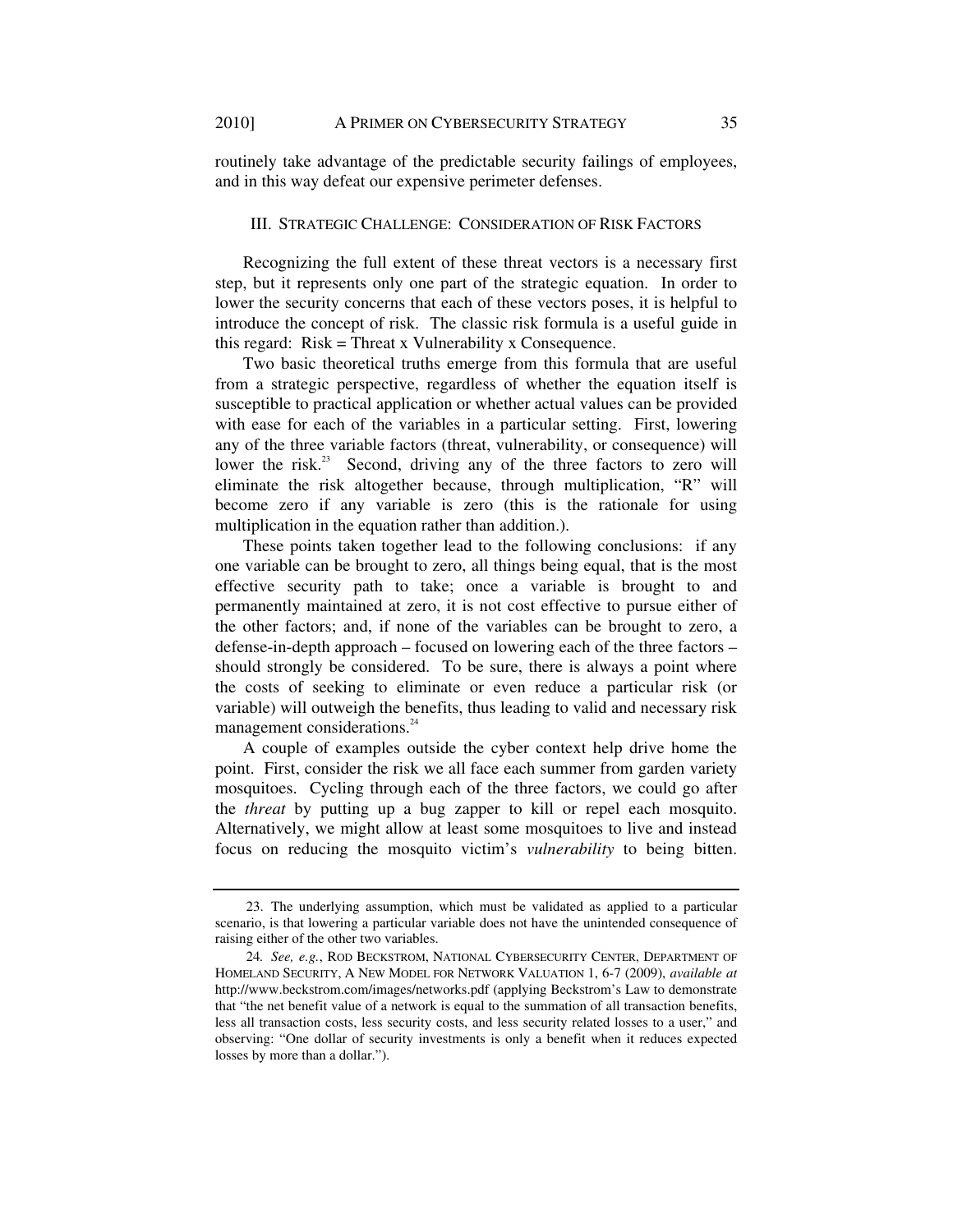Wearing DEET or long-sleeve shirts and pants or sitting within a netcovered area all come to mind as valid approaches. Finally, if some mosquitoes will live, and self-defense is uncomfortable or impossible, managing the *consequence* of mosquito bites might be achieved through the application of calamine lotion. Still, a good number of people will fail to ward off the mosquitoes, decide not to wear appropriate clothing or chemicals, and not be prepared with calamine lotion. They will have treated the costs of mosquito defense as outweighing the benefits. They take their chances, itch, scratch, and recover. Would their calculus change if mosquitoes carrying dengue fever came to town? You bet it would.

Next, consider the risk involved in hiring a house-cleaning service. Perhaps you saw an advertisement and find the service affordable. Yet, there remains a nagging sense that allowing a stranger full access to your home could result in theft or damage. Using risk analysis, you would break down the problem into its three component parts and focus on ways to drive down the threat, reduce the vulnerability, and because the first two might fail, eliminate negative consequences. Reducing the threat likely could include performing a background check on the applicant, obtaining references, and seeking referrals. Surely the overall risk of theft or damage may be lowered by reducing the likelihood that the *threat* actor (the potential housekeeper) will steal or act carelessly. Alternatively, or in addition, the overall risk would be lowered by reducing the likelihood that *vulnerable* targets (household possessions) are subject to being taken or damaged. Storing as many valuables as possible in a safe might help achieve this result, as would removing them from the house. Finally, unless the homeowner can have complete confidence in the housekeeper's character and capabilities (thus reducing the threat), or is able either to remove everything fragile and of value or lock them in a safe (mitigating the vulnerability), the overall risk of theft or damage may be lowered by mitigating the *consequence* of theft or damage. For replaceable items, obtaining homeowners insurance would fit the bill, as would hiring a cleaning service that is insured and bonded. Of course, in any given situation, the value of the goods that might be broken or stolen may not justify the additional costs of hiring only known individuals from reliable cleaning services, purchasing a house safe, and obtaining homeowners insurance. If that is the case, it might make sense to accept the risk.

#### IV. DIAGNOSING CYBERSECURITY VECTORS AND RISK

Turning to cybersecurity, our shared challenge is to apply risk analysis to each of the four threat vectors previously discussed. Thus, anybody involved in cybersecurity strategy, law, policy, or research would do well to take the "Cybersecurity Vectors and Risk" chart printed below and attempt to complete it. Typically, each of the twelve cells requires active engagement.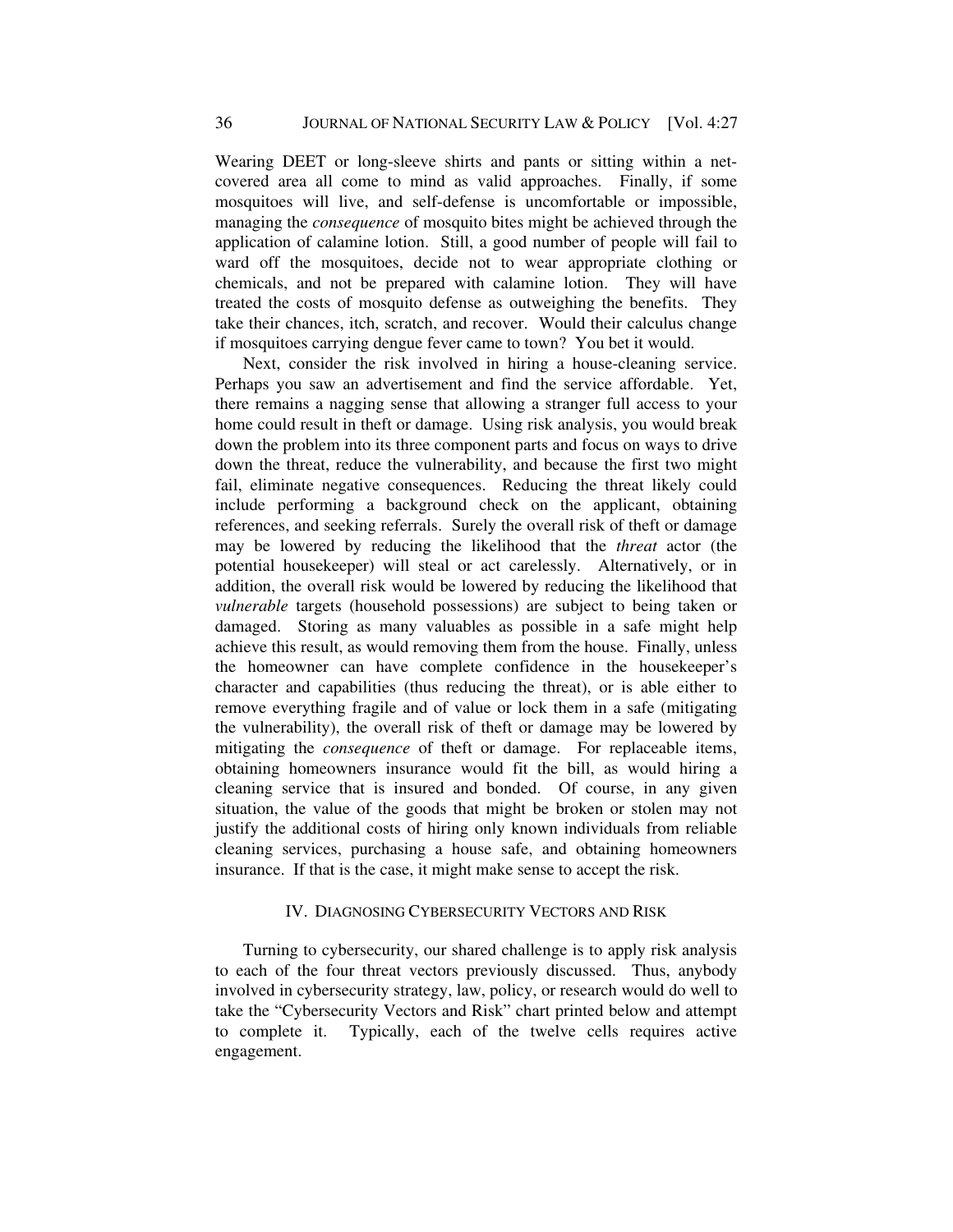|                       | <b>Reduce the</b><br>Threat | <b>Reduce the</b><br><b>Vulnerability</b> | <b>Reduce the</b><br>Consequence |
|-----------------------|-----------------------------|-------------------------------------------|----------------------------------|
|                       |                             |                                           |                                  |
| <b>Supply Chain/</b>  |                             |                                           |                                  |
| <b>Vendor Access</b>  |                             |                                           |                                  |
| <b>Remote Access</b>  |                             |                                           |                                  |
| <b>Proximity</b>      |                             |                                           |                                  |
| <b>Access</b>         |                             |                                           |                                  |
| <b>Insider Access</b> |                             |                                           |                                  |

#### CYBERSECURITY VECTORS AND RISK

Reducing the cybersecurity threat means focusing either on preventing or deterring the adversary from acting.<sup>25</sup> Preventing the adversary from acting might include law enforcement, diplomatic, intelligence, or military efforts to neutralize the individuals (kill, capture, or cajole), or their tools (deny, destroy, or disassemble). Deterring the adversary from acting could include an even wider array of options, depending on the particular adversary. Rational adversaries presumably engage in their own  $cost/benefit$  analysis, $26$  which would be affected by sticks (for example, threatened law enforcement, military, diplomatic, social, or economic sanctions), carrots (perhaps economic opportunities or enhanced social standing for lawful use of offensive skills), or futility (if the threat actor successfully exploits a vulnerability but does not obtain the expected benefit).

Addressing cybersecurity vulnerabilities requires a focus on hardening the targets, whether through supply chain management, better design, information security practices, education, or other means. Absolute protection is not required. Surely, for example, it would be a great benefit if we could reduce our vulnerabilities to the point that only the most sophisticated nation states could exploit them. Not only would that reduce the number of incidents, it would also limit the field for determining attribution should we observe a security event (which itself would serve as a deterrent to those nation states whose current activities rely on anonymity and blending in with the noise of criminal activity).

<sup>25</sup>*.* From a risk management perspective, it is important to remain mindful that even when a pre-positioned adversary does not have the intent to act, systems or data may be inadvertently compromised through negligence or recklessness. For example, whether or not those distributing the vast array of malicious software currently residing throughout our networks intend to inflict harm, it is obvious that their creations have not been beta-tested to avoid unintentional disruption.

<sup>26</sup>*.* BECKSTROM, *supra* note 24, at 2, 9 (referring to hacker economics).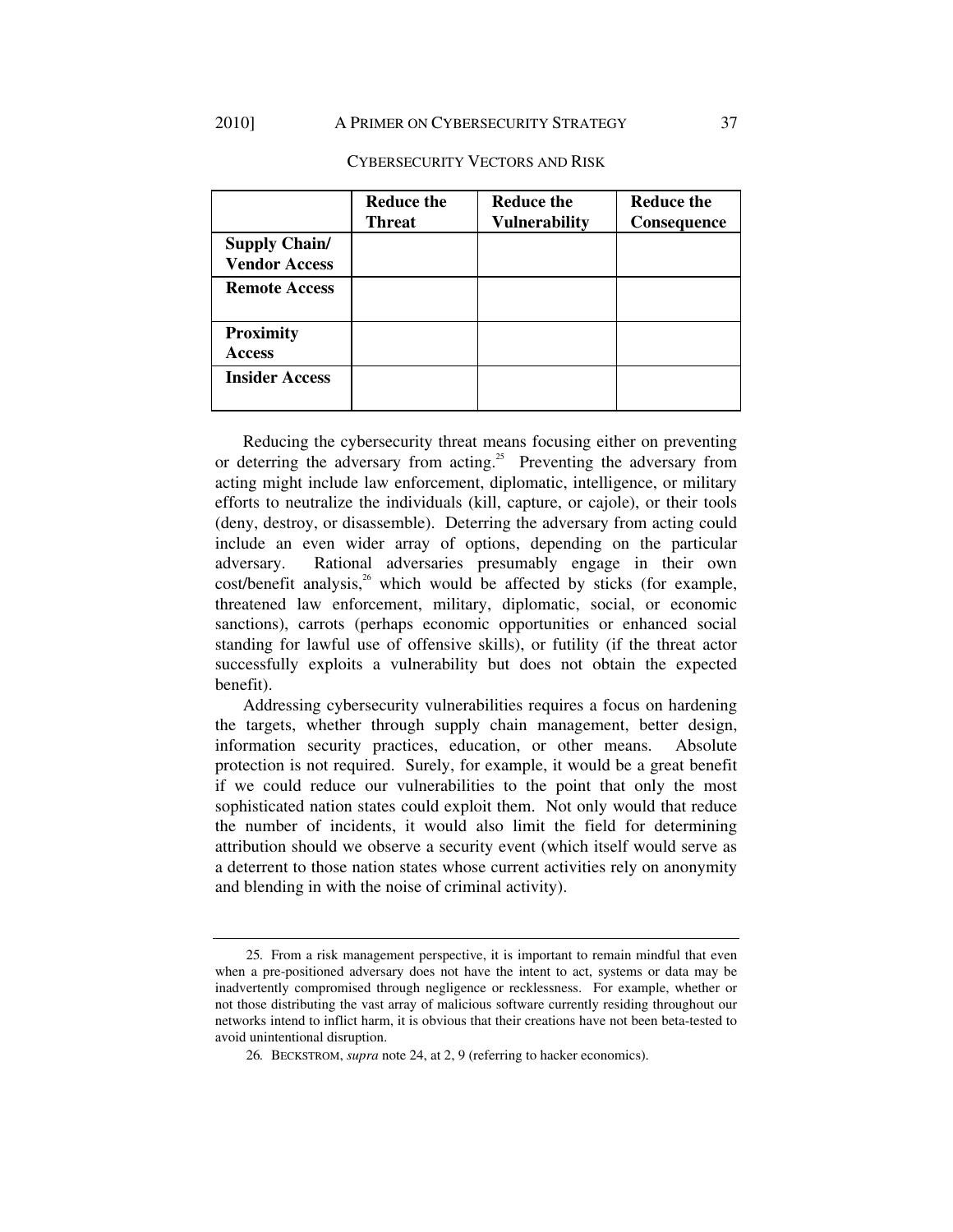Finally, consequence management requires a focus on minimizing the harm that results when an adversary takes advantage of an existing weakness. Cyber events must be included within Incident Response and Continuity of Operations plans in order to limit losses to life, property, privacy, public health, business operations, and confidence. Efforts in this space might seek to limit the actual loss in the first instance (for example, by encrypting data or removing the most sensitive data to more secure systems), or might seek instead to "play through" the loss by having the ability to restore the situation to an acceptable state, perhaps by maintaining redundant equipment (such as alternative communications channels), data (including offsite back-ups), processes (including command and control systems), and personnel (via succession planning and the geographic distribution of leadership). $^{27}$ 

Notably, there are almost always opportunities to share contributions or knowledge from one risk factor discipline for the benefit of work being done by others. For example, those who pursue our adversaries are typically exposed to their motives, intentions, tactics, and techniques, each of which is relevant to those focused on reducing vulnerabilities to exploitation or attack, or on limiting the consequences of a successful intrusion or attack. After all, an adversary's target list not only assists in prioritizing defensive efforts, but may also identify vulnerabilities of which the target was unaware, or suggest that certain consequence management efforts would be ineffective. Similarly, those who are most likely to be victimized by cyber attacks have relevant information for those seeking to reduce the threat, as well as for those planning for recovery and continuity, and vice versa.

Not all information can be shared for all purposes. There are legitimate legal, policy, and business reasons that prevent those who would enhance our nation's security from sharing all they know with one another. Still, for the reasons discussed here, identifying those impediments and seeking to resolve them must remain a priority.

#### **CONCLUSION**

Current trends towards digitization, automation, and interoperability need not be mutually exclusive of security. However, the cybersecurity challenge can only be addressed effectively by fully understanding the wide range of threat vectors. Even then, these concerns can only be efficiently resolved by seeking the best options for lowering each of the three risk factors. Policymakers, strategists, and those who operate on the front lines

<sup>27</sup>*. See, e.g.*, Research and Innovative Tech. Admin., *Plan for System Redundancies To Ensure Appropriate Incident Response Activities and Continuity of Operations During Emergency Situations*, INTELL. TRANSP. SYS., Mar. 2002, *available at* http://www.itslessons. its.dot.gov/its/benecost.nsf/Lesson?OpenForm&344A152BE286EA3A8525714200618BCD ^LLCats.